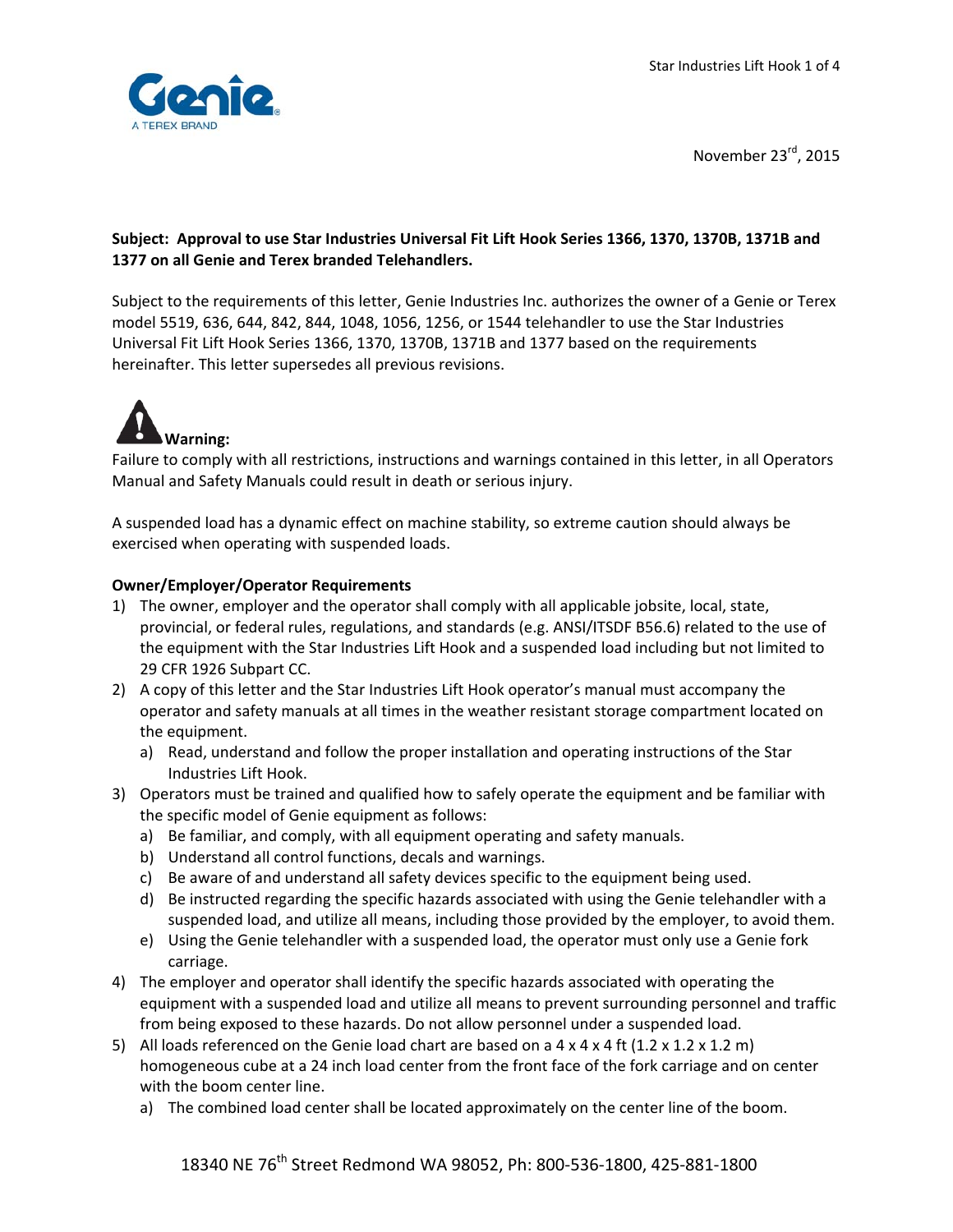

- b) Rated lift capacities, of the telehandler, are with the machine on a firm level surface with undamaged, properly configured tires.
- c) The operator must use the Genie telehandler fork carriage load chart that corresponds to the carriage/fork combination. If your model does not already have this load chart, contact Genie to order the specific load chart for your machine and have the machines serial number ready.
- d) The additional weight of the Star Industries Lift Hook, the load, the rigging, and the position of the combined load center, shall be taken into consideration and be deducted from the load chart capacity allowance prior to lifting.
- e) The maximum load capacities referenced on the Genie load charts, and for the attachment shall not be exceeded.

# **Specific Training**

- 1) The employer shall provide any additional training to the operator, and other personnel, that's deemed necessary to safely operate the Genie telehandler with a suspended load, which may include but not be limited to the following:
	- a) Setup
		- i) If the telehandler has a hydraulic powered fork carriage:
			- (1) Verify that the fork carriage is reset to 0 degrees rotation on its pivot axis.
			- (2) Turn off the telehandler and disable the hydraulic power to the attachment by disconnecting the hydraulic couplers to the attachment.
		- ii) Position both forks equally from the centerline of the fork carriage such that the load center of the attachment is on center with the fork carriage and boom.
		- iii) Secure the attachment to the forks and fork carriage per the manufacturer's instructions.
	- b) Rigging
		- i) A qualified rigger shall determine the most appropriate rigging equipment, and methods, for properly secure the load such that unintentional unhooking or displacement of the load or rigging is avoided.
		- ii) All rigging shall be approved, and in proper working condition, by the employer prior to lifting.
		- iii) Suspend the load in a position to help minimize potential swinging.
		- iv) If possible, position the load in a manner that will help minimize the exposed surface area to wind.
	- c) Signal person
		- i) A signal person must be provided in each of the following situations
			- (1) The point of operation, meaning the load travel or the area near or at load placement, is not in full view of the operator.
			- (2) When the equipment is traveling, the view in the direction of travel is obstructed.
			- (3) Due to site specific safety concerns, either the operator or the person handling the load determines that it is necessary.
		- ii) The signals used (hand, voice, audible, or new), and means of transmitting the signals to the operator (such as direct line of sight, video, radio, etc.), must be appropriate for the site conditions.
		- iii) When using hand signals, the Standard Method must be used (see Appendix A of 1926 Subpart CC). Exception: Where use of the Standard Method for hand signals is infeasible, or where an operation or use of an attachment is not covered in the Standard Method, non‐standard hand signals may be used in accordance with paragraph (c)(2) of 1926.1419.
	- d) Lifting
		- i) Do not lift more than 6,000 lbs.

18340 NE 76<sup>th</sup> Street Redmond WA 98052, Ph: 800-536-1800, 425-881-1800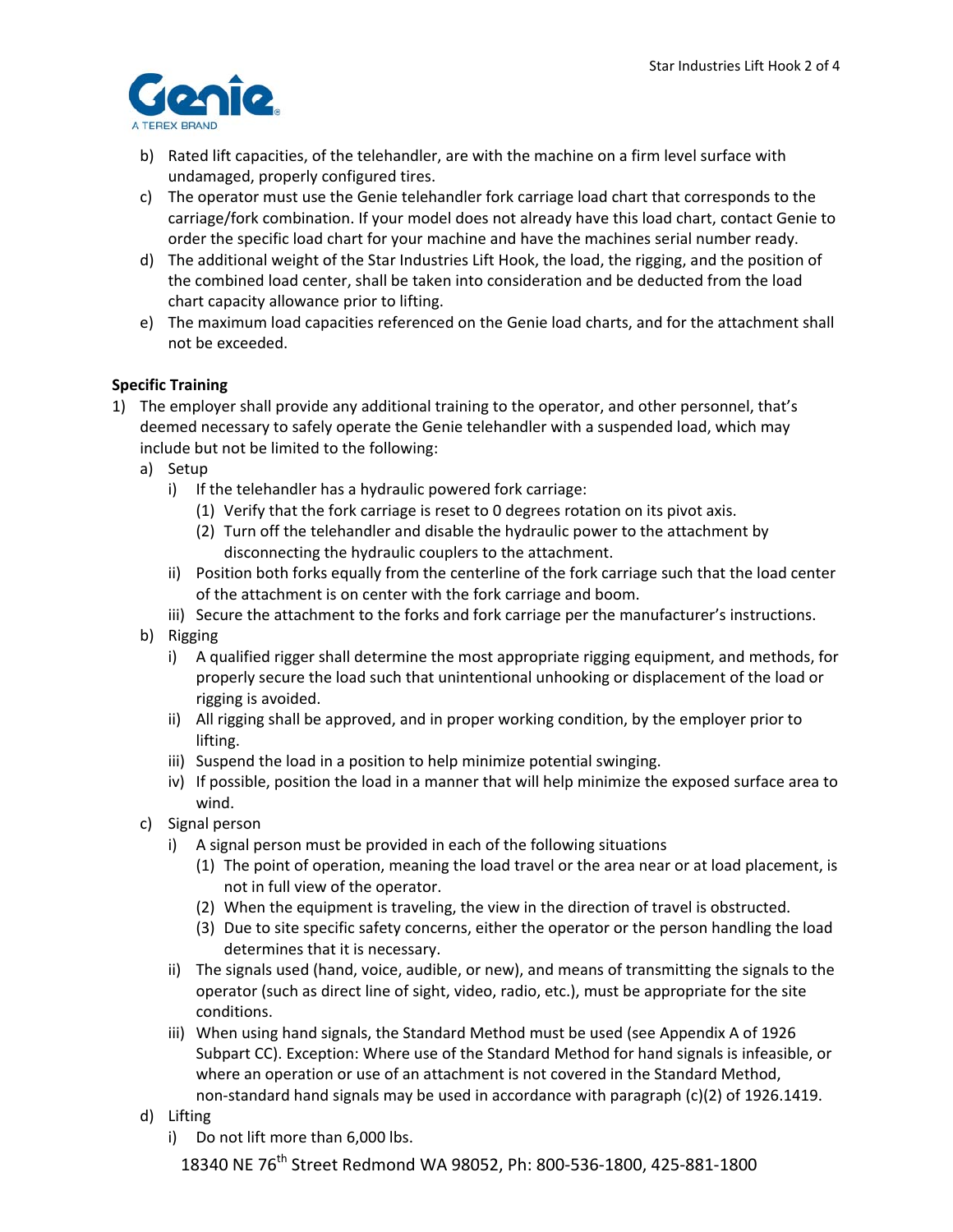

- ii) Do not leave the controls while the load is suspended except when a competent person determines it is safe to do so.
	- (1) Competent person means one who is capable of identifying existing and predictable hazards in the surroundings or working conditions which are unsanitary, hazardous, or dangerous to employees, and who has authorization to take prompt corrective measures to eliminate them.
- iii) Only lift the load when the telehandler is on firm level ground.
- iv) Do not operate the machine while people are under a suspended load. If people are approaching an elevated load, immediately inform them to evacuate the area.
- v) Do not lift the load above the machine.
- vi) All movements of the load must be accomplished at lowest possible speed.
- vii) Do not lift loads in windy conditions that will result in the movement of the load out of the booms centerline.
- viii) Level the telehandler before lifting the load.
- ix) Deploy stabilizers, if equipped, prior to picking or placing the suspended load.
- x) Do not tilt the forks forward from the tilted back position with a suspended load.
- xi) Use guide ropes or tag lines by qualified personnel to help control the load and prevent it from swinging.
- xii) Do not attempt to use the telehandler frame‐leveling to compensate for a swinging load.
- xiii) Never drag the load.
- xiv) Do not try to move fixed or obstructed loads.
- xv) Only lift a load vertically; do not pull a load horizontally as it could cause excessive swinging of the load.
- e) Visibility
	- i) When visibility is or could be obstructed, the operator shall use alternative/additional means to safely transport the load.
		- (1) Use of additional personnel to direct the operator in their movements as well as surrounding ground traffic.
- f) Travel
	- i) A competent person shall supervise the operation, and determine if it is necessary to reduce rated capacity, and make a determination regarding load position, boom location, ground support, travel route, overhead obstructions, and speed of movement necessary to ensure safety.
	- ii) Speed shall be limited by any conditions that could cause any unexpected movement of the load, or jeopardize the safe transport of the load.
	- iii) The telehandler boom shall be retracted and lowered as much as possible.
	- iv) The load shall be transported as low to the ground as practical.
	- v) Only travel on solid surfaces.
	- vi) Start, travel, turn and stop slowly to prevent the load from becoming unstable or swing.
	- vii) Do not exceed walking speed.
	- viii) Do not use any controls to re‐positioning the load when traveling. Come to a gradual and complete stop before attempting to re‐position the load.

### **Use Requirements/Considerations**

- 1) This approval only applies for the primary intended purpose and use of the Genie telehandler, as defined by ANSI/ITSDF B56.6 and CSA B335.
- 2) Rigging shall comply with applicable ASME rigging standards (i.e. B31.9, B30.26, etc.)